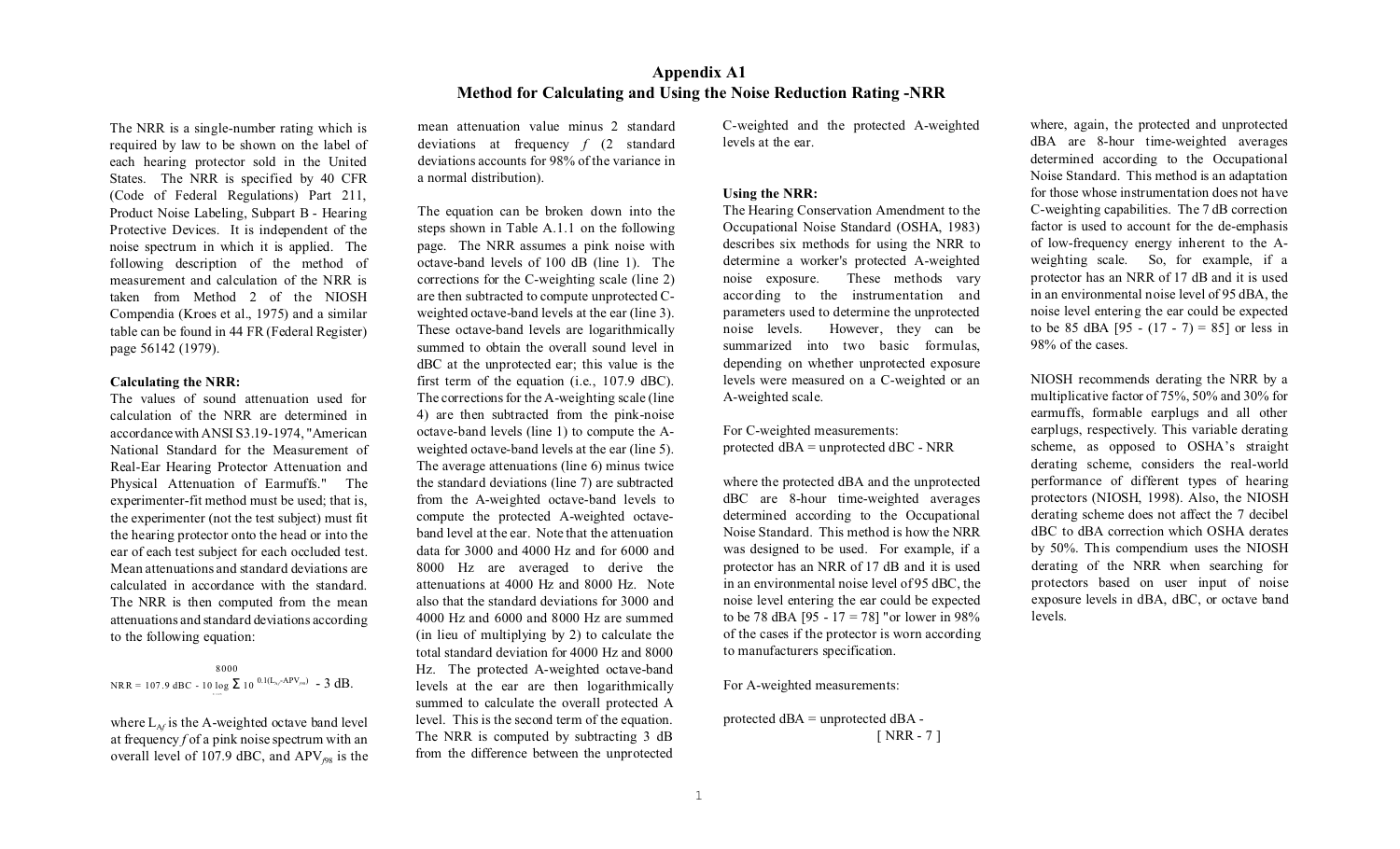## Table A.1.1 Computation of the Noise Reduction Rating

|                                                |         |          |              |                | Octave Band Center Frequency (Hz) |      |         |      |          |         |
|------------------------------------------------|---------|----------|--------------|----------------|-----------------------------------|------|---------|------|----------|---------|
| Frequency in Hz                                | 125     | 250      | 500          | 1000           | 2000                              | 3000 | 4000    | 6000 | 8000     | Log Sum |
| 1. Assumed pink noise (dB)                     | 100     | 100      | 100          | 100            | 100                               |      | 100     |      | 100      |         |
| 2. C weighting corrections (dB)                | $-.2$   | $\theta$ | $\mathbf{0}$ | $\mathbf{0}$   | $-.2$                             |      | $-.8$   |      | $-3$     |         |
| 3. Unprotected ear C-weighted level            | 99.8    | 100      | 100          | 100            | 99.8                              |      | 99.2    |      | 97       | 107.9   |
| 4. A weighting corrections (dB)                | $-16.1$ | $-8.6$   | $-3.2$       | $\overline{0}$ | 1.2                               |      | 1.0     |      | $-1.1$   |         |
| 5. Unprotected ear A-weighted level            | 83.9    | 91.4     | 96.8         | 100            | 101.2                             |      | 101     |      | 98.9     |         |
| 6. Average attenuation in dB at each frequency | 21      | 22       | 23           | 29             | 41                                | 43   | 47      | 41   | 36       |         |
|                                                | 21      | 22       | 23           | 29             | 41                                |      | $45.0*$ |      | $38.5*$  |         |
| 7. Standard deviation in dB at each frequency  | 3.7     | 3.3      | 3.8          | 4.7            | 3.3                               | 3.3  | 3.4     | 6.1  | 6.5      |         |
|                                                | x2      | x2       | x2           | x2             | x2                                |      |         |      |          |         |
|                                                | 7.4     | 6.6      | 7.6          | 9.4            | 6.6                               |      | $6.7**$ |      | $12.6**$ |         |
| 8. Compute $APV_{98}$ in dB at each frequency  |         |          |              |                |                                   |      |         |      |          |         |
| $(line 6 - line 7)$                            | 13.6    | 15.4     | 15.4         | 19.6           | 34.4                              |      | 38.3    |      | 25.9     |         |
| 9. Protected ear A-weighted level              |         |          |              |                |                                   |      |         |      |          |         |
| (average attenuation minus 2 standard          |         |          |              |                |                                   |      |         |      |          |         |
| deviations develops the ear A-weighted         |         |          |              |                |                                   |      |         |      |          |         |
| Levels (line 5 - line 8)                       | 70.3    | 76.0     | 81.4         | 80.4           | 66.8                              |      | 62.7    |      | 73.0     | 85.1    |
|                                                |         |          |              |                |                                   |      |         |      |          |         |

10. NRR is unprotected ear "C" level (line 3) minus protected ear "A" level (line 9) minus 3 dB **19.8**

\* average attenuation at 3000 and 4000 Hz and at 6000 and 8000 Hz.

\*\* summed standard deviation for 3000 and 4000 Hz and for 6000 and 8000 Hz.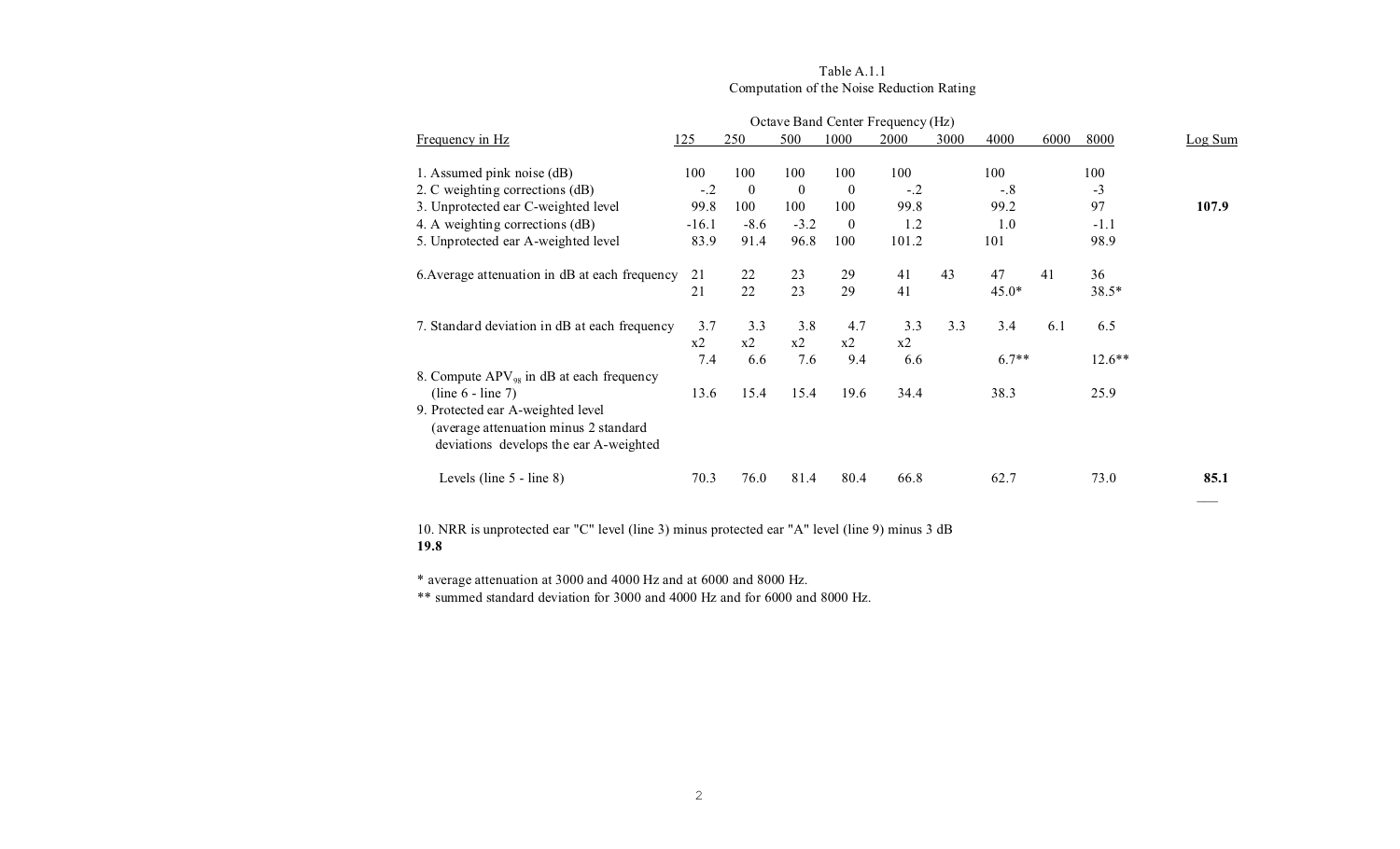# **Appendix A2 Method for Calculating and Using the Subject-Fit Noise Reduction Rating - NRR(SF)**

The Subject-Fit Noise Reduction Rating, NRR(SF), is a single number rating method which describes real-ear attenuation at threshold (REAT) measurements obtained according to ANSI S12.6-1997, *Methods for Measureing the Real-Ear Attenuation of Hearing Protectors*, method B. The NRR(SF) was developed by the National Hearing Conservation Association's *Task Force on Hearing Protector Effectiveness* to address labeling related issues (Royster, 1995). The NRR(SF) method is derived from the Noise Reduction Rating (NRR) presented in Appendix 1 and the Single-Number Rating (SNR) method presented in Appendix 3 for a protection performance of 84% (EPA, 1979; ISO, 1992). In principle, the rating methods examine the amount of noise reduction achieved by a hearing protector, but minor differences separate the methods. Like the NRR, the NRR(SF) uses a pink noise at a level of 100 dB SPL in the octave bands. Like the SNR, the NRR(SF) includes the octave-band frequencies between 63 and 8000 Hz in its calculation whereas the NRR includes only frequencies between 125 and 8000 Hz and includes the half-octave frequencies 3150 and 6300 Hz.

### **Calculating the NRR(SF):**

The NRR(SF) is calculated with the following equation:

 8000  $NRR = 108.5$  dBC - 10 log 10  $^{0.1(L_{A,f}APV_{f84})}$  - 5 dB. *f*=<sup>63</sup>

where  $L_{\text{A}f}$  is the A-weighted octave band level at frequency *f* of a pink noise spectrum with an overall level of 108.5 dBC, and  $APV<sub>BA</sub>$  is the mean attenuation value minus 1 standard deviation at frequency *f* (1 standard deviation accounts for 84% of the variance in a normal distribution).

The C-weighted noise levels are determined by subtracting the C-weighted corrections from 100 dB for each of the octave band frequencies (line1). The sum of the Cweighted noise levels is 108.5 dBC. Similarly, the  $L_{\text{A}f}$  (line 3) are determined by correcting the 100 dB octave band noise levels with the A-weight corrections at each frequency (line 4). The APV<sub><sup>84</sub></sup> are</sub> determined by subtracting one standard deviation (line 7) from the mean REAT attenuation measured for the noise band centered at frequency, *f* (line 6). The halfoctave data at 3150 and 6300 Hz are not used in the calculation of the NRR(SF). The 5 dB which is subtracted at the end of the calculation is representative of the approximate difference between C-weighted and A-weighted industrial noise (Miller, 1995). By compensating for the difference in the calculation, the NRR(SF) may be subtracted directly from A-weighted noise to estimate the noise level under the protector. When data for 63 Hz are lacking, one should use the 125 Hz data in its place; i.e., use the 125-Hz data twice with the appropriate A and C weightings.

| Frequency in Hz                                                                 | $63*$  | 125     | 250    | 500    | 1000     | 2000   | 4000   |        | 8000 Log Sum |
|---------------------------------------------------------------------------------|--------|---------|--------|--------|----------|--------|--------|--------|--------------|
| 1. Assumed Pink Noise (dB)                                                      | 100.0  | 100.0   | 100.0  | 100.0  | 100.0    | 100.0  | 100.0  | 100.0  |              |
| 2. C-weighting correction (dB)                                                  | $-0.8$ | $-0.2$  | 0.0    | 0.0    | 0.0      | $-0.2$ | $-0.8$ | $-3.0$ |              |
| 3. Unprotected ear C-weighted<br>level $(dB)$ line1 -line 2                     | 99.2   | 99.8    | 100.0  | 100.0  | 100.0    | 99.8   | 99.2   | 97.0   | 108.5        |
| 4. A-weighting correction $(dB)$ -26.2                                          |        | $-16.1$ | $-8.6$ | $-3.2$ | $\bf{0}$ | 1.2    | 1.0    | $-1.1$ |              |
| 5. Unprotected ear A-weighted  73.8<br>level $(dB)$ line 1 - line 4             |        | 83.9    | 91.4   | 96.8   | 100.0    | 101.2  | 101.0  | 98.9   |              |
| 6. Average REAT attenuation<br>at each frequency (dB)                           | 19.7   | 19.7    | 19.7   | 20.7   | 21.2     | 28.3   | 36.6   | 37.8   |              |
| 7. REAT standard deviation<br>at each frequency (dB)                            | 8.7    | 8.7     | 9.7    | 9.4    | 8.4      | 7.4    | 9.1    | 10.4   |              |
| 8. Assumed Protection Value<br>for $84\%$ performance (dB)<br>line $6 - line 7$ | 11.0   | 11.0    | 10.0   | 11.3   | 12.8     | 20.9   | 27.5   | 27.4   |              |
| 9. Protected ear A-weighted<br>level $(dB)$ line 5 - line 8                     | 62.8   | 72.9    | 81.4   | 85.5   | 87.2     | 80.3   | 73.5   | 71.5   | 90.7         |
| 10. Log sum of line $3$ (dB)                                                    | 108.5  |         |        |        |          |        |        |        |              |
| 11. Log sum of line $9$ (dB)                                                    | 90.7   |         |        |        |          |        |        |        |              |
| $12. NRR(SF)$ (dB)<br>line 10 - line 11 - 5 dB                                  | . 12.8 |         |        |        |          |        |        |        |              |

#### **\*** the data for 125 are used at 63 Hz without alteration because 63 Hz is optional.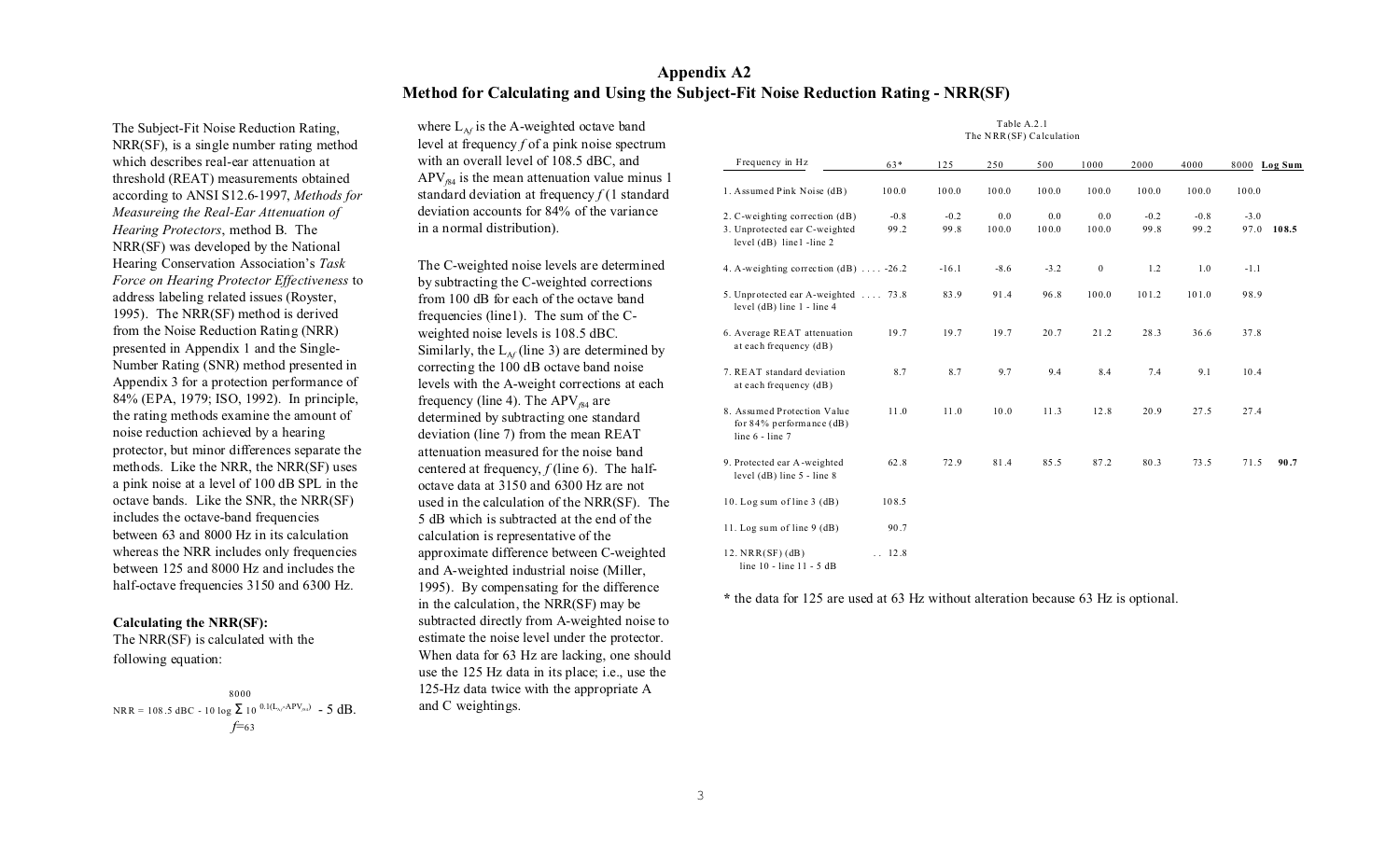# **Appendix A2 Method for Calculating and Using the Subject-Fit Noise Reduction Rating - NRR(SF)**

### **Using the NRR(SF):**

The NRR(SF) is intended to be used with Aweighted noise exposures. Hence, the NRR(SF) is subtracted directly from the Aweighted noise exposure to provide the protected exposure:

protected dBA = unprotected dBA - NRR(SF).

If the C-weighted noise exposure is used, a 5-dB adjustment is made to account for predicted differences in the A and C levels (which effectively undoes the 5-dB correction in line 12 of Table A.2.1):

protected  $dBA$  = unprotected  $dBC -5$   $dB -$ NRR(SF).

If the octave-band noise exposures are used, the best approach is to apply the A-weighting corrections and log sum the levels to provide the A-weighted noise exposure level for use with the NRR(SF).

### **Availability of the NRR(SF):**

The adoption of ANSI S12.6-1997 as the standard that replaced ANSI S3.19-1974 did not change the regulatory requirements that all protectors sold in the United States be labeled with the NRR as described in Appendix A1 and obtained by testing according to the experimenter-fit method of ANSI S3.19-1974. After ANSI S12.6-1997 was adopted, many hearing protector manufacturers began testing their products in accordance with Method B, the subject-fit method. However, no manufacturer has released the data and none provided Method B data for this compendium, even though they were requested.

If and when the U.S. Environmental Protection Agency is successful in promulgating a revised Hearing Protector Labeling regulation that requires the use of the NRR(SF)or some other subject-fit based rating in lieu of the present NRR, then manufacturers will start providing data that they already have.

In the absence of Method B data, NIOSH recommends derating the NRR using NIOSH derating schemes as described in the NIOSH revised noise criteria document (Criteria For a Recommended Standard: Occupational Noise Exposure *Revised Criteria 1998.* DHHS(NIOSH) Pub. No. 98-126). The derating schemes which are specific to hearing protector type and based on realworld data are explained in Appendix A.1

NIOSH suggests that consumers contact manufacturers to request the NRR(SF) for any protectors they are considering purchasing or recommending.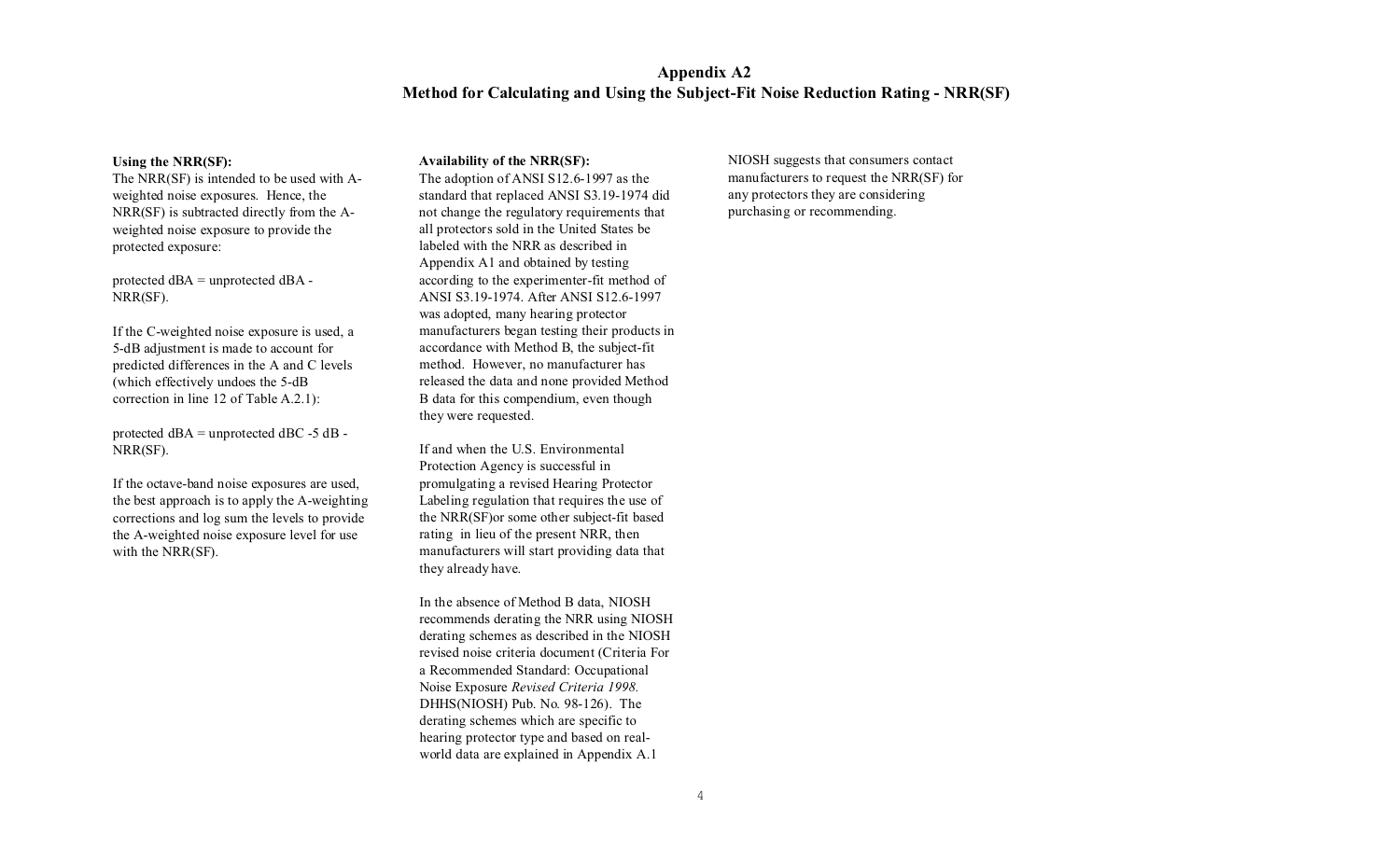# **Appendix A3 Method for Calculating and Using the Single Number Rating -SNR**

The SNR is a single-number rating which is calculated in accordance with ISO 4869 2.2 (1992), "Estimation of Effective A-weighted Sound Pressure Levels When Hearing Protectors Are Worn." It is very much like the NRR in terms of its calculation method with a couple of notable exceptions. First, the SNR can be calculated for various levels of protection performance - that is, percentage of the population which can be considered to receive no less than the calculated attenuation - while the NRR is fixed at 98%. Second, there is not an additional 3 dB subtraction as in the NRR. Various protection performances levels (%) are shown in Table A.3.1 along with the appropriate multiplier  $(\alpha)$  which is applied to the standard deviation.

Table A.3.1. Values of  $\alpha$  for various protection performances, *x*

| Protection  |                   |  |  |  |  |  |  |  |  |  |
|-------------|-------------------|--|--|--|--|--|--|--|--|--|
| performance |                   |  |  |  |  |  |  |  |  |  |
| $x$ in $\%$ | Value of $\alpha$ |  |  |  |  |  |  |  |  |  |
| 75          | 0.67              |  |  |  |  |  |  |  |  |  |
| 80          | 0.84              |  |  |  |  |  |  |  |  |  |
| 84          | 1.00              |  |  |  |  |  |  |  |  |  |
| 85          | 1.04              |  |  |  |  |  |  |  |  |  |
| 90          | 1.28              |  |  |  |  |  |  |  |  |  |
| 95          | 1.64              |  |  |  |  |  |  |  |  |  |
| 98          | 2.00              |  |  |  |  |  |  |  |  |  |
|             |                   |  |  |  |  |  |  |  |  |  |
|             |                   |  |  |  |  |  |  |  |  |  |

When a protection performance level is selected, the SNR is so designated by a subscript. Thus for a protection performance of 80%, the designation would be  $SNR_{80}$ . For

the SNR to be similar to the NRR, its designation would be  $SNR_{98}$  - 3 dB. When the protection performance is yet to be selected, the designation is SNR*x*.

The ISO 4869 2.2 test procedure calls for the use of 16 subjects who fit the protectors under the supervision of the experimenter. Each subject provides one unoccluded and one occluded threshold.

### **Calculating the SNR:**

The calculation of the SNR*x* is based on an assumed background of pink noise with an overall level of 100 dBC and Assumed Protection Values, APV*x*, of the hearing protector (see Appendix A5). The SNR*x* is independent of the actual noise spectrum to which it is applied and is calculated using the equation:

$$
8000
$$
  
SNRx = 100 dBC - 10 log 10<sup>0.1(L<sub>Af</sub> - APV<sub>fX</sub>)  
 $f=63$</sup> 

where:  $L_{\text{A}f}$  is the A-weighted octave-band level at frequency *f* as shown in Table A.3.2, and  $APV$ <sub> $\alpha$ </sub> is the Assumed Protection Value for each frequency. If data are not available for 63 Hz, the summation begins at 125 Hz.

 8000 Note 1: The term 10  $log$ *x*<sup> $\alpha$ </sup> equals  $L_A x$ *f*=63

Note 2: 100 dB represents the total C-weighted sound pressure level of the reference pink noise in Table A.3.2.

The values of  $L_{\rm A}$  are derived in Table A.3.2. They are simply the octave band levels of a 100 dB pink noise corrected to reflect the A-weighting scale.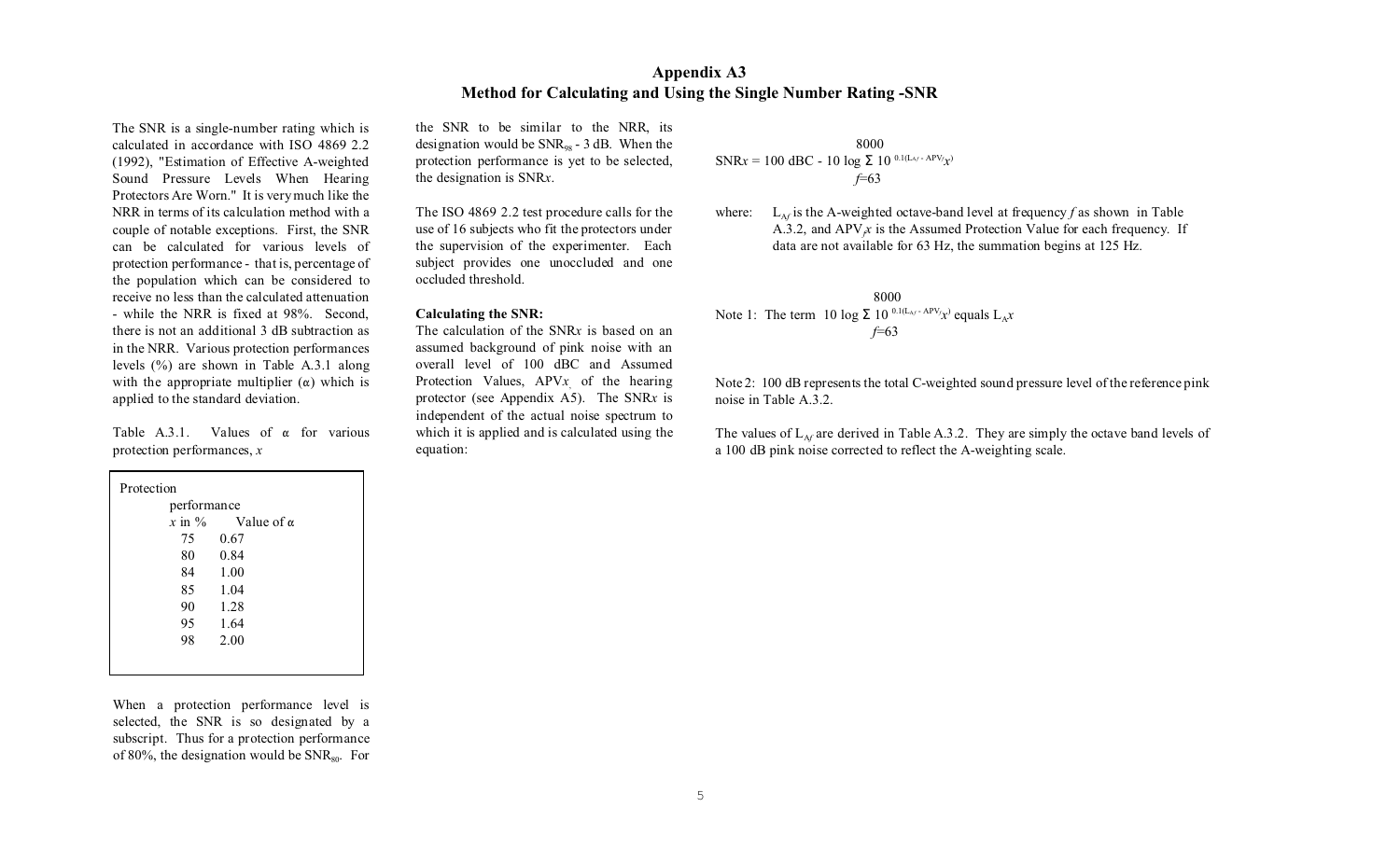# **Appendix A3 Method for Calculating and Using the Single Number Rating -SNR**

Table A.3.2. A-weighted octave-band sound pressures levels, L<sub>Af</sub>, of a pink noise which has a C-weighted sound pressure level of 100 dB

| Octave-band center freq. $f$ in Hz  | 63      | 125     | 250    | 500    | 1000           | 2000   | 4000   | 8000   | Log Sum   |
|-------------------------------------|---------|---------|--------|--------|----------------|--------|--------|--------|-----------|
| Assumed pink noise band level       | 91.5    | 91.5    | 91.5   | 91.5   | 91.5           | 91.5   | 91.5   | 91.5   | 100.0 dBC |
| Total pink noise                    |         |         |        |        |                |        |        | 100    |           |
| A-weighting correction factors      | $-26.2$ | $-16.1$ | $-8.6$ | $-3.2$ | $\overline{0}$ | $+1.2$ | $+1.0$ | $-1.1$ |           |
| $L_{\rm Af}$                        | 65.3    | 75.4    | 82.9   | 88.3   | 91.5           | 92.7   | 92.5   | 90.4   |           |
| $LA$ (total A-weighted sound level) |         |         |        |        |                |        |        |        | 98.5 dBA  |

An example SNR calculation is shown in Table A.3.3. The APV values used are taken as derived in Appendix A5 for 1 standard deviation - a protection performance level of 84%.

Table A.3.3. Calculation difference between  $APV_{fs4}$  and  $L_{Af}$ . All values are in decibels.

| Octave-band center freq. $f$ in Hz | 63   | 125  | 250  | 500  | 1000 | 2000 | 4000 | 8000 | Log Sum  |
|------------------------------------|------|------|------|------|------|------|------|------|----------|
| $L_{Af}$ , from Table A.3.2        | 65.3 | 75.4 | 82.9 | 88.3 | 91.5 | 92.7 | 92.5 | 90.4 |          |
| Example $APV_{.84}$                | 4.1  | 6.4  | 10.8 | 15.0 | 18.8 | 22.4 | 33.4 | 28.9 |          |
| $L_{\rm Af}$ - APV <sub>84</sub>   | 61.2 | 69.0 | 72.1 | 73.3 | 72.7 | 70.3 | 61.1 | 61.5 | 78.4 dBA |

 $SNRx = 100$  dBC - 78.4 = 21.6 dB

### **Using the SNR:**

The SNR*x* is used to estimate the noise level under the hearing protector for a specific protection performance level  $(L'_{A}x)$  given a specific C-weighted noise level  $(L<sub>C</sub>)$ . The effective A-weighted sound pressure level,  $L'_{A}x$ , under a hearing protector is calculated by subtracting the SNR*x* from the Cweighted sound pressure level of a specific noise. For example, if  $L_C = 103$  dB, and the  $SNR_{84} = 21.6$  dB,  $L_{484}$  is calculated using the equation:

 $L'_{A}x = L_{C}$  - SNR*x*, so that

 $L'_{A84} = 103$  dB - 21.6 dB = 81.4 dB.

It can be stated that the effective A-weighted sound pressure level,  $L'_{A84}$ , will be less than or equal to 81.4 dB in 84% of the situations when the hearing protector is properly worn by various users in this noise environment.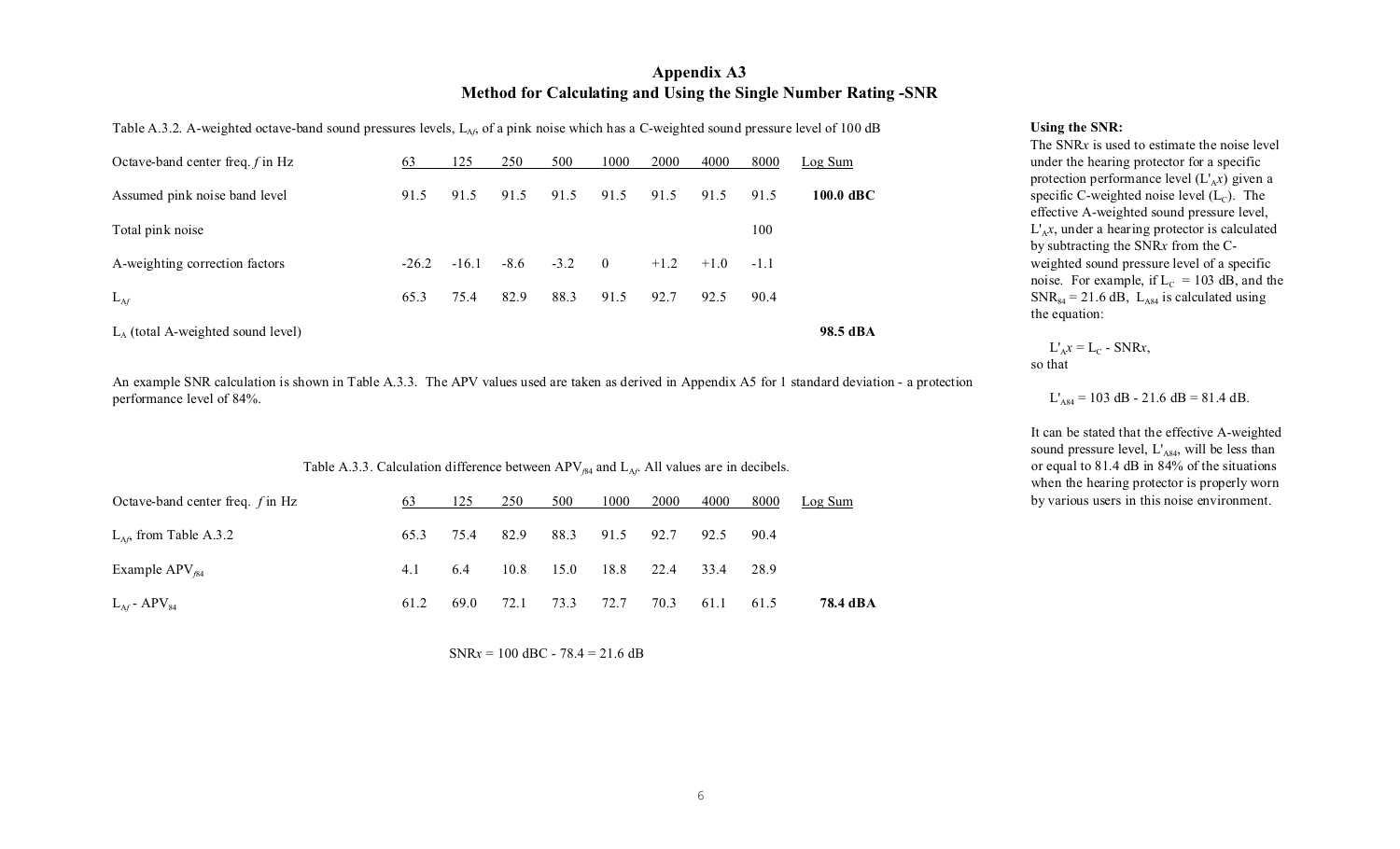# **Appendix A4 Method for Calculating and Using the High, Middle, Low (HML) Rating**

The HML is a rating which is calculated in accordance with ISO 4869 2.3 (1992), "Estimation of Effective A-weighted Sound Pressure Levels When Hearing Protectors Are Worn." Using the H, M, and L ratings requires both C-weighted  $(L<sub>c</sub>)$  and A-weighted  $(L<sub>A</sub>)$ sound pressure levels of the noise. The H and M values are used in the calculation of the protected exposure level for noises which have primary energy in the middle and high frequencies and for which the  $L_c$  and  $L_A$  levels differ by 2 dB or less. The M and L values are used in the calculation of the protected exposure level for noises which have appreciable low-frequency components and for which the  $L_c$  and  $L_A$  levels differ by more than 2 dB.

#### **Calculating the HML:**

.

The calculation of the H, M, and L values is based on eight reference noise spectra with different  $(L<sub>C</sub> - L<sub>A</sub>)$  values as shown in Table A.4.1 and the Assumed Protection Values  $(APV<sub>x</sub>$ , see Appendix A5) of the hearing protector. The eight reference noise spectra were derived from the NIOSH 100 noises (Johnson and Nixon, 1974). The index, i, is used to refer to a particular noise spectrum. The constant,  $d_i$  is an empirically-determined value. The HML values are independent of the actual noise situation to which they are applied.

Table A.4.1. A-weighted octave-band sound pressure levels, L<sub>Afi</sub>, of eight reference noises normalized to an A-weighted sound pressure level of 100 dB,  $L_c$  -  $L_A$  values and constants  $d_i$ . All values are in decibels.

| Index |      |      |      |      | Octave-band Center Frequency $(f)$ |      | Difference | Constant |             |         |
|-------|------|------|------|------|------------------------------------|------|------------|----------|-------------|---------|
|       | 63   | 125  | 250  | 500  | 1000                               | 2000 | 4000       | 8000     | $(L_C-L_A)$ |         |
|       | 51.4 | 62.6 | 70.8 | 81.0 | 90.4                               | 96.2 | 94.7       | 92.3     | $-1.2$      | $-1.20$ |
|       | 59.5 | 68.9 | 78.3 | 84.3 | 92.8                               | 96.3 | 94.0       | 90.0     | $-0.5$      | $-0.49$ |
|       | 59.8 | 71.1 | 80.8 | 88.0 | 95.0                               | 94.4 | 94.1       | 89.0     | 0.1         | 0.14    |
| 4     | 65.4 | 77.2 | 84.5 | 89.8 | 95.5                               | 94.3 | 92.5       | 88.8     | 1.6         | 1.56    |
|       | 65.3 | 77.4 | 86.5 | 92.5 | 96.4                               | 93.0 | 90.4       | 83.7     | 2.3         | $-2.98$ |
| O     | 70.7 | 82.0 | 89.3 | 93.3 | 95.6                               | 93.0 | 90.1       | 83.0     | 4.3         | $-1.01$ |
|       | 75.6 | 84.2 | 90.1 | 93.6 | 96.2                               | 91.3 | 87.9       | 81.9     | 6.1         | 0.85    |
| 8     | 77.6 | 88.0 | 93.4 | 93.8 | 94.2                               | 91.4 | 87.9       | 79.9     | 8.4         | 3.14    |

The HML values are calculated using the following equations:

$$
Hx = 0.25 \text{ PNR}x_i - 0.48 \quad (d_i * PNRx_i)
$$
  
\n
$$
i=1
$$
  
\n
$$
8
$$
  
\n
$$
Mx = 0.25 \text{ PNR}x_i - 0.16 \quad (d_i * PNRx_i)
$$
  
\n
$$
i=5
$$
  
\n
$$
Lx = 0.25 \text{ PNR}x_i + 0.23 \quad (d_i * PNRx_i)
$$
  
\n
$$
i=5
$$
  
\n
$$
i=5
$$

where: 8000

$$
PNRx_i = 100 \text{ dBA} - 10 \log \frac{10^{0.1(L_{A/i} - APV_{f\chi})}}{f=63}
$$

Note 1. PNR $x_i$  refers to the predicted noise reduction for a protection performance level x and a reference noise spectrum i.  $L_{Afi}$  and  $d_i$  are given in Table A.4.1. If data are not available for 63 Hz, then summation begins at 125 Hz. The value 100 dB represents the total A-weighted sound pressure level of each of the noises in Table A.4.1. The resulting H*x*, M*x*, and L*x* values are to be rounded to the nearest integer.

Note 2. To calculate the H, M, and L values for a particular protector, it is necessary to obtain the Assumed Protection Value for the desired protector performance for each frequency (see Appendix A5). For example, if the sample protector from Appendix A5 were used, the  $APV<sub>64</sub>$  would be as in Table A.4.2.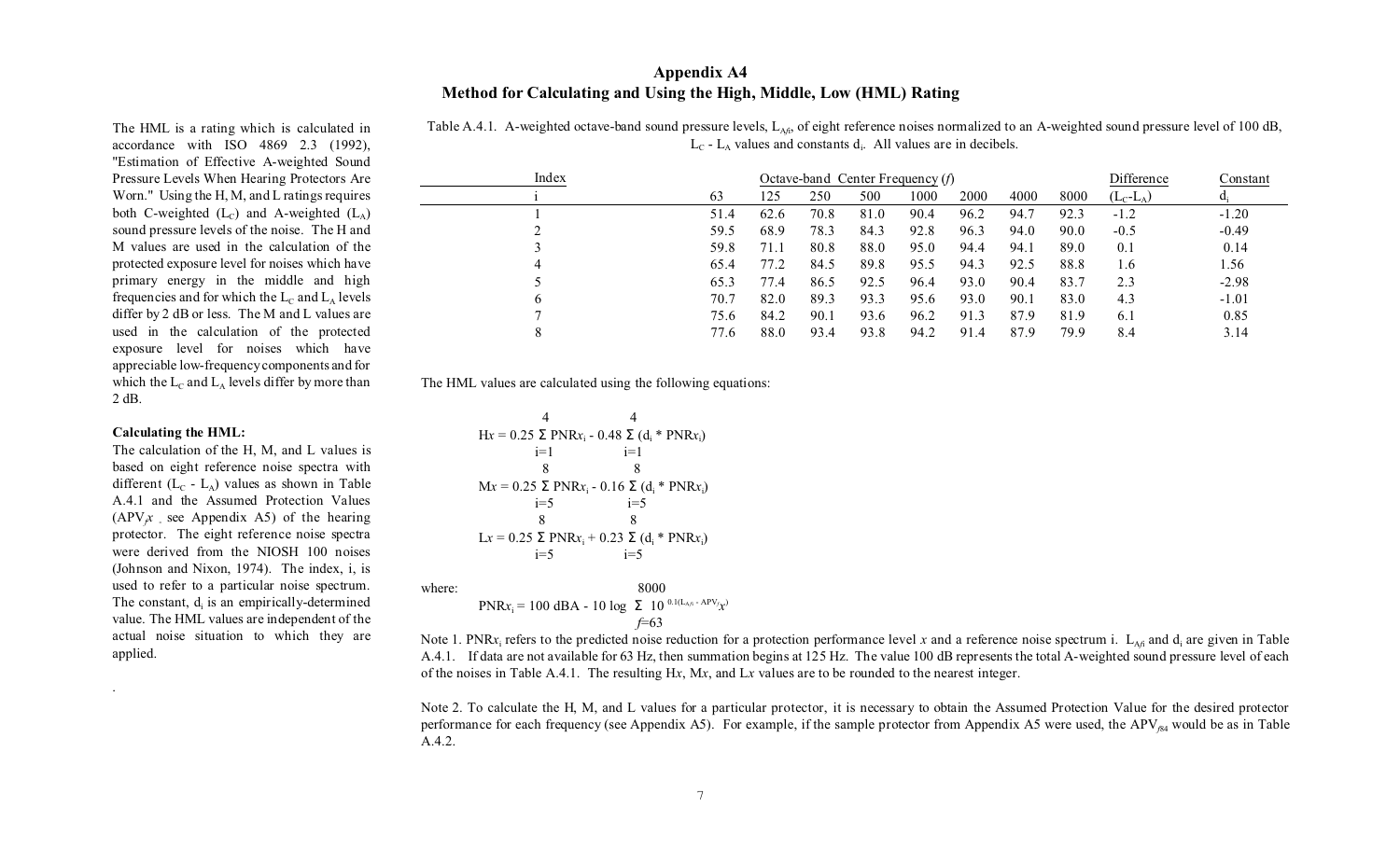# **Appendix A4 Method for Calculating and Using the High, Middle, Low (HML) Rating**

Note 3. After the APV<sub> $f$ </sub>*x* are obtained, the Aweighted octave-band noise levels under the protector are calculated for each of the reference noises  $(L_{Af_i} - APV_{f84})$ . For the protector in this example, these levels would be as shown in Table A.4.3.

The eight  $PNR<sub>i,84</sub>$  values are then calculated by substituting the differences from Table A.4.3 into its equation as shown in Table A.4.4.

The  $H<sub>84</sub>$ ,  $M<sub>84</sub>$ , and  $L<sub>84</sub>$  values are calculated using the appropriate equations, the  $PNR_{1,84}$ values from Table A.4.4, and the constants  $d_i$ from Table A.4.1. The calculations are shown in Table A.4.5 off Appendix 5 and the values are rounded to the nearest integer.

Table A.4.2. Example APV<sub>*f*84</sub> for the hearing protector in Appendix A5.

| Octave-band center freq. $(f)$ in Hz | 125 | 250 | 500 | 1000 2000 | 4000                          | 8000 |
|--------------------------------------|-----|-----|-----|-----------|-------------------------------|------|
| Example $APV_{64}$                   | 6.4 |     |     |           | 10.8 15.0 18.8 22.4 21.4 28.9 |      |

Table A.4.3. Calculated difference spectrum for L<sub>Afi</sub> - APV<sub>f84</sub>

| Octave-band center freq. f in Hz            | 63   | 125  | 250  | 500  | 1000 | 2000 | 4000 | 8000 |
|---------------------------------------------|------|------|------|------|------|------|------|------|
|                                             |      |      |      |      |      |      |      |      |
| $L_{Af1}$ - APV <sub>f84</sub>              | 47.3 | 56.2 | 60.0 | 66.0 | 71.6 | 73.8 | 73.3 | 63.4 |
| $L_{Af2}$ - APV <sub>f84</sub>              | 55.4 | 62.5 | 67.5 | 69.3 | 74.0 | 73.9 | 72.6 | 61.1 |
| $L_{Af3}$ - APV <sub>f84</sub>              | 57.7 | 64.7 | 70.0 | 73.0 | 76.2 | 72.0 | 72.7 | 60.1 |
| $L_{Af4}$ - APV <sub>f84</sub>              | 61.3 | 70.8 | 73.7 | 74.8 | 76.7 | 71.9 | 71.1 | 59.9 |
| $L_{Af5}$ - APV <sub>f84</sub>              | 61.2 | 71.0 | 75.7 | 77.5 | 77.6 | 70.6 | 69.0 | 54.8 |
| $L_{Af6}$ - APV <sub>f84</sub>              | 66.6 | 75.6 | 78.5 | 78.3 | 76.8 | 70.6 | 68.7 | 54.1 |
| $L_{Af7}$ - APV <sub>f84</sub>              | 71.5 | 77.8 | 79.3 | 78.6 | 77.4 | 68.9 | 66.5 | 53.0 |
| $L_{A/8}$ - APV <sub><math>f84</math></sub> | 73.5 | 81.6 | 82.6 | 78.8 | 75.4 | 69.0 | 66.5 | 51.0 |

### Table A.4.4. PNR<sub>i $84$ </sub> values for the sample hearing protector.

PNR<sub>1,84</sub> = 100 dBA - 10 log ( $10^{0.1*47.3}$  + . . . +  $10^{0.1*63.4}$ ) = 21.7 dB PNR<sub>2,84</sub> = 100 dBA - 10 log ( $10^{0.1*55.4}$  + . . . +  $10^{0.1*61.1}$ ) = 20.7 dB PNR<sub>3,84</sub> = 100 dBA - 10 log  $(10^{0.1*57.7} + ... + 10^{0.1*60.1}) = 19.6$  dB PNR<sub>4,84</sub> = 100 dBA - 10 log  $(10^{0.1*61.3} + ... + 10^{0.1*59.9}) = 18.4$  dB PNR<sub>5,84</sub> = 100 dBA - 10 log ( $10^{0.1*61.2}$  + . . . +  $10^{0.1*54.8}$ ) = 17.3 dB  $PNR_{6.84} = 100 \text{ dBA} - 10 \log (10^{0.1*66.6} + ... + 10^{0.1*54.1}) = 16.1 \text{ dB}$  $PNR_{7,84} = 100 \text{ dBA} - 10 \log (10^{0.1*71.5} + ... + 10^{0.1*53.0}) = 15.2 \text{ dB}$  $PNR_{8,84} = 100 \text{ dBA} - 10 \log (10^{0.1*73.5} + ... + 10^{0.1*51.0}) = 13.3 \text{ dB}$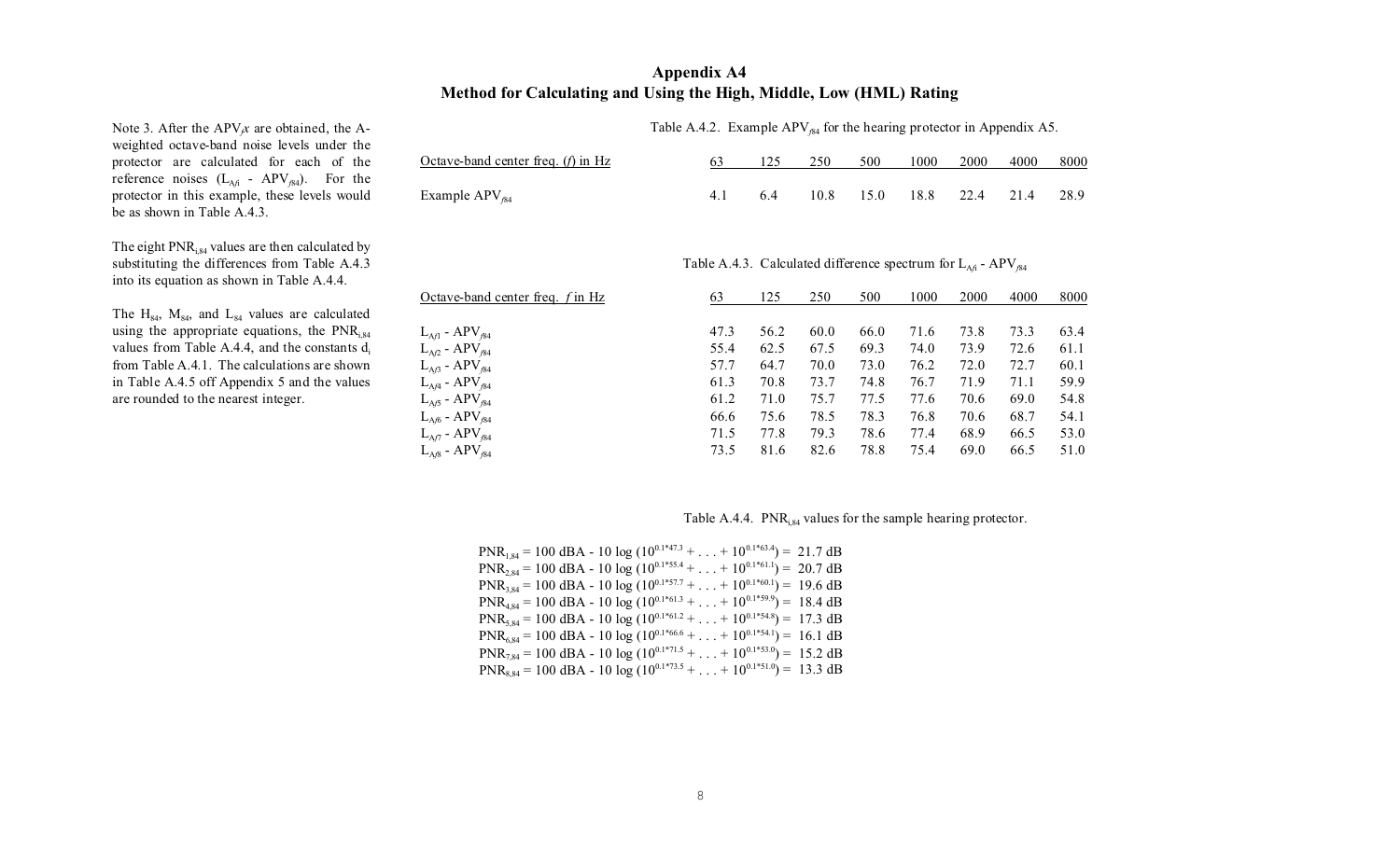|                                                                                                                                                                                                                                                                                   |                                |    | <b>Appendix A4</b><br>Method for Calculating and Using the High, Middle, Low (HML) Rating                                                                                                                   |  |  |  |  |  |  |
|-----------------------------------------------------------------------------------------------------------------------------------------------------------------------------------------------------------------------------------------------------------------------------------|--------------------------------|----|-------------------------------------------------------------------------------------------------------------------------------------------------------------------------------------------------------------|--|--|--|--|--|--|
|                                                                                                                                                                                                                                                                                   |                                |    | Table A.4.5. Calculated $H84$ , $M84$ , and $L84$ values                                                                                                                                                    |  |  |  |  |  |  |
| $H_{84} = 0.25*(17.7 +  + 14.4) - 0.48*(-1.20*17.7 +  + 1.56*14.4) = 20.1 dB.$                                                                                                                                                                                                    |                                |    |                                                                                                                                                                                                             |  |  |  |  |  |  |
|                                                                                                                                                                                                                                                                                   |                                |    | $M_{84} = 0.25*(13.2 +  + 9.4) - 0.16*(-2.98*13.2 +  + 3.14*9.4) = 15.5 dB.$                                                                                                                                |  |  |  |  |  |  |
|                                                                                                                                                                                                                                                                                   |                                |    | $L_{84} = 0.25*(13.2 +  + 9.4) + 0.23*(-2.98*13.2 +  + 3.14*9.4) = 15.5$ dB.                                                                                                                                |  |  |  |  |  |  |
| Using the HML:<br>The values $H_{84}$ , $M_{84}$ , and $L_{84}$ may be used to estimate $L'_{84}$ (total A-weighted noise level at the ear) for a particular protector in a specific noise situation.<br>Using the calculated values from Table A.4.5, an example is shown below. |                                |    |                                                                                                                                                                                                             |  |  |  |  |  |  |
| 1.                                                                                                                                                                                                                                                                                | Calculate $L_c$ - $L_A$ .      | 1. | The difference $(L_C - L_A)$ is calculated.                                                                                                                                                                 |  |  |  |  |  |  |
| 2.                                                                                                                                                                                                                                                                                | Calculate PNR <sub>y</sub> .   | 2. | If this difference is $\leq 2$ dB, the predicted noise reduction level, PER, is calculated using the equation:<br>$Hx - Mx$<br>If this difference is $\geq 2$ dB, the PER is calculated using the equation: |  |  |  |  |  |  |
|                                                                                                                                                                                                                                                                                   |                                |    | $Mx - Lx$<br>For example, if $(L_c - L_A) = -1$ , then PER = 15.5 - $((20.1 - 15.5)/4$ $(-1 - 2)) = 17.3$ , using the HML values from Table A.4.5.                                                          |  |  |  |  |  |  |
| 3.                                                                                                                                                                                                                                                                                | Subtract $PNR_{x}$ from the A- | 3. | The PNRx is then subtracted from the total A-weighted noise level to give the effective A-weighted level at the ear under the protector $(L_{\alpha})$ :                                                    |  |  |  |  |  |  |
|                                                                                                                                                                                                                                                                                   | weighted noise level.          |    | $L_{Ax} = L_A$ - PNRx.                                                                                                                                                                                      |  |  |  |  |  |  |
|                                                                                                                                                                                                                                                                                   |                                |    | For example if $L_A = 104$ dB, then, $L_{A84} = 104$ dB - 17.3 dB = 86.7 dB.                                                                                                                                |  |  |  |  |  |  |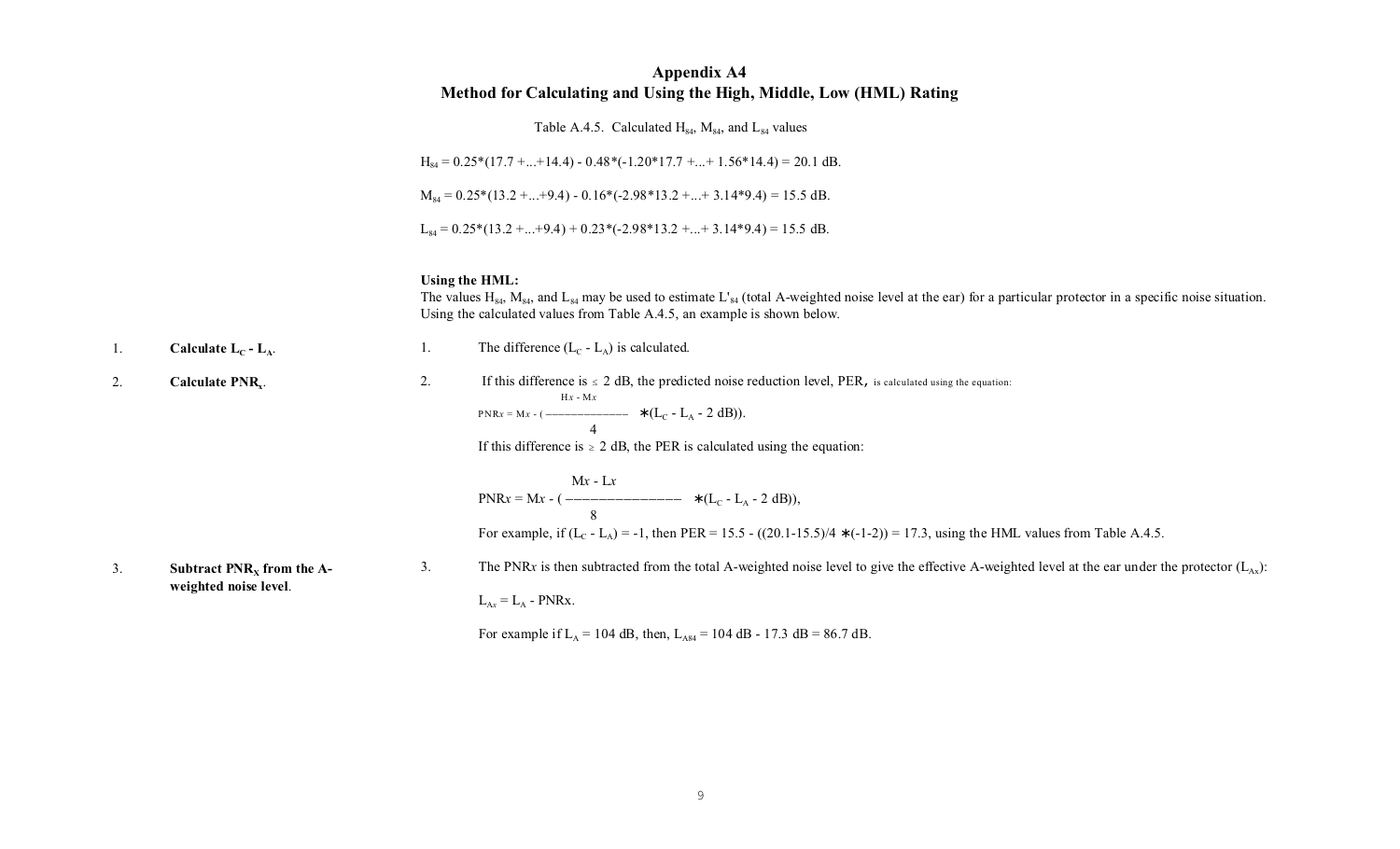# **Appendix A5 Method for Calculating and Using the Assumed Protection Values (APV***fx***)**

Assumed Protective Values (APV<sub>fx</sub>) are a measure of hearing protector attenuation by frequency (*f*). The APV $<sub>f</sub>$  is used in</sub> calculating other hearing-protector related values, such as the Single-Number Rating (SNR; see Appendix A3) and the High Medium Low rating (HML; see Appendix A4). It may also be used alone as a direct estimate of noise reduction at a particular frequency band when the octave-band levels of the noise are known.

### **Calculating the APV** $f_k$ **:**

The APV $<sub>f</sub>$  is computed by subtracting a</sub> multiple of the standard deviation of the attenuations from the mean attenuation for each frequency band. The standard deviation multiplier ( ) is chosen based on the desired protection performance level (*x*). Table A.5.1 gives the values for various protection performance levels. Once a protection performance level is selected, the APV is so designated by the subscripted *x*. For example, APV*500(84%)* designates the APV at the 500 Hz octave band for a protector performance level of 84%.

Table A.5.2 illustrates the calculation of the  $APV<sub>f<sub>x</sub></sub>$  for a protector performance level of 84%.

#### **Using the APV** $_{f_{\mathcal{K}}}$ :

The  $APV_f$ <sub>x</sub> may be used as a direct estimate of the noise exposure level at a particular frequency band when the octave-band noise levels are known. The APV is applied by subtracting it from the corresponding octaveband noise level of the noise from which

protection is being sought. For example, if the octave-band level for a noise is 92 dB SPL at 500 Hz and the APV*500(84%)* is13 dB, then the protected level would be equal to the difference value of 79 dB SPL. The differences may also be log summed across frequency to provide a prediction of overall effective noise exposure level under the hearing protector.

In the example in Table A.5.2, the  $APV<sub>RA</sub>$ values for a hearing protector are calculated; that is, the protection performance, , of 84% (1 standard deviation) is selected. These APV*<sup>f</sup>*<sup>84</sup> values then can be used alone (as described above) or utilized in calculations for the SNR (see Appendi*x* A2) and HML (see Appendi*x* A3).

Table A.5.1. Values of for various protection performances, *x* 

| Protection  |                   |
|-------------|-------------------|
| performance |                   |
| $x$ in $\%$ | Value of $\alpha$ |
| 75          | 0.67              |
| 80          | 0.84              |
| 84          | 1.00              |
| 85          | 1.04              |
| 90          | 1.28              |
| 95          | 1.64              |
| 98          | 2.00              |
|             |                   |

### Table A.5.2 - Calculations of  $APV<sub>BA</sub>$ . All values are in decibels.

|                                                  |     |           |     | Octave-band center |      |      |      |      |
|--------------------------------------------------|-----|-----------|-----|--------------------|------|------|------|------|
| freq. $(f)$ in Hz                                | 63  | 125       | 250 | 500                | 1000 | 2000 | 4000 | 8000 |
| Mean attenuation<br>in dB , $m_f$                | 7.4 | 10.0 14.4 |     | 19.6               | 22.8 | 28.6 | 38.8 | 34.1 |
| Standard deviation<br>in dB, $s_f$               | 3.3 | 3.6       | 3.6 | 4.6                | 4.0  | 6.2  | 7.4  | 5.2  |
| $= 1.00$<br>$S_f$                                | 3.3 | 3.6       | 3.6 | 4.6                | 4.0  | 6.2  | 7.4  | 5.2  |
| $APV_{64} = m_f - s_f$ , in dB 4.1 6.4 10.8 15.0 |     |           |     |                    | 18.8 | 22.4 | 31.4 | 28.9 |